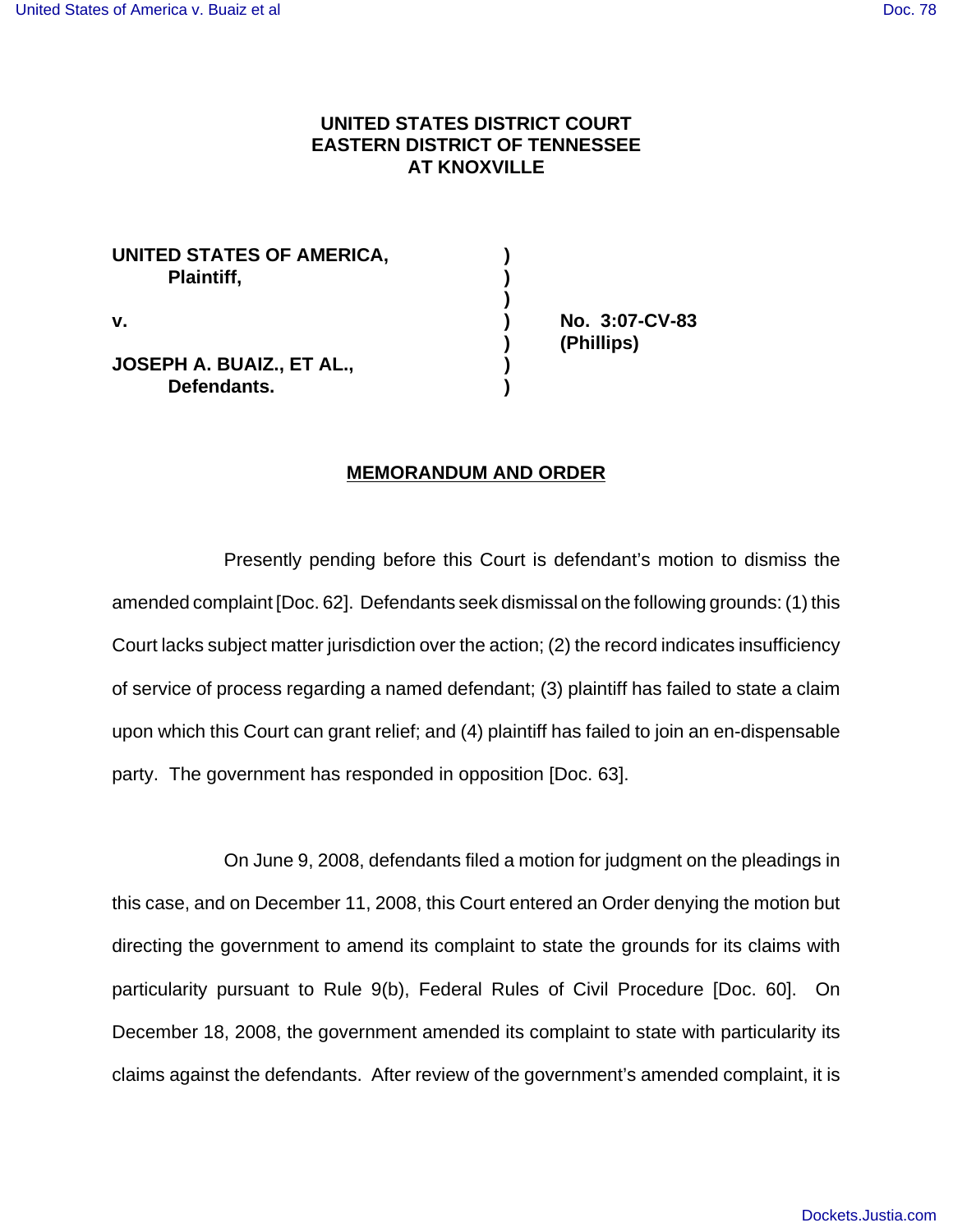the conclusion of the Court that plaintiff has sufficiently stated its claims against the defendants in accordance with Rule 9(b), Federal Rules of Civil Procedure. The claims are stated with sufficient particularity to inform the defendants of the claims asserted against them by the plaintiff which will allow the defendants to defend these claims asserted by the government.

In similar vein, the Court has already considered whether it has jurisdiction over the complaint, as amended, under 28 U.S.C. § 1340, 1345; 26 U.S.C. § 7402, 7403 [Doc. 19]. Moreover, this case is not barred by the doctrine of claim preclusion, nor is it barred by an applicable state or federal statute of limitations. Last of all, this Court does have jurisdiction over the Golden Light Ministry. This assertion has already been adjudicated by the Court after a hearing on this issue on November 13, 2007 [Docs. 12, 25, 27]. At the hearing, the government presented evidence that the Golden Light Ministry is a Nevada non-profit corporation sole and the only officer of record of the Golden Light Ministry was Joseph Anthony Buaiz, Jr. with an address of 1795 Rocky Springs Road, Bean Station, TN 37708. While Joseph Buaiz resigned as officer of the Golden Light Ministry on July 16, 2007, this was four months after the instant suit was filed and two months after he was served with a summons and complaint as an officer of the Golden Light Ministry. Accordingly, service of the summons and complaint on the Golden Light Ministry by personal service on its officer Joseph Buaiz at 1795 Rocky Springs Road, Bean Station, Tennessee was proper, and the requirements of Rule 4, Federal Rules of Civil Procedure, were satisfied in this case. Consequently, this Court has jurisdiction over the Golden Light Ministry.